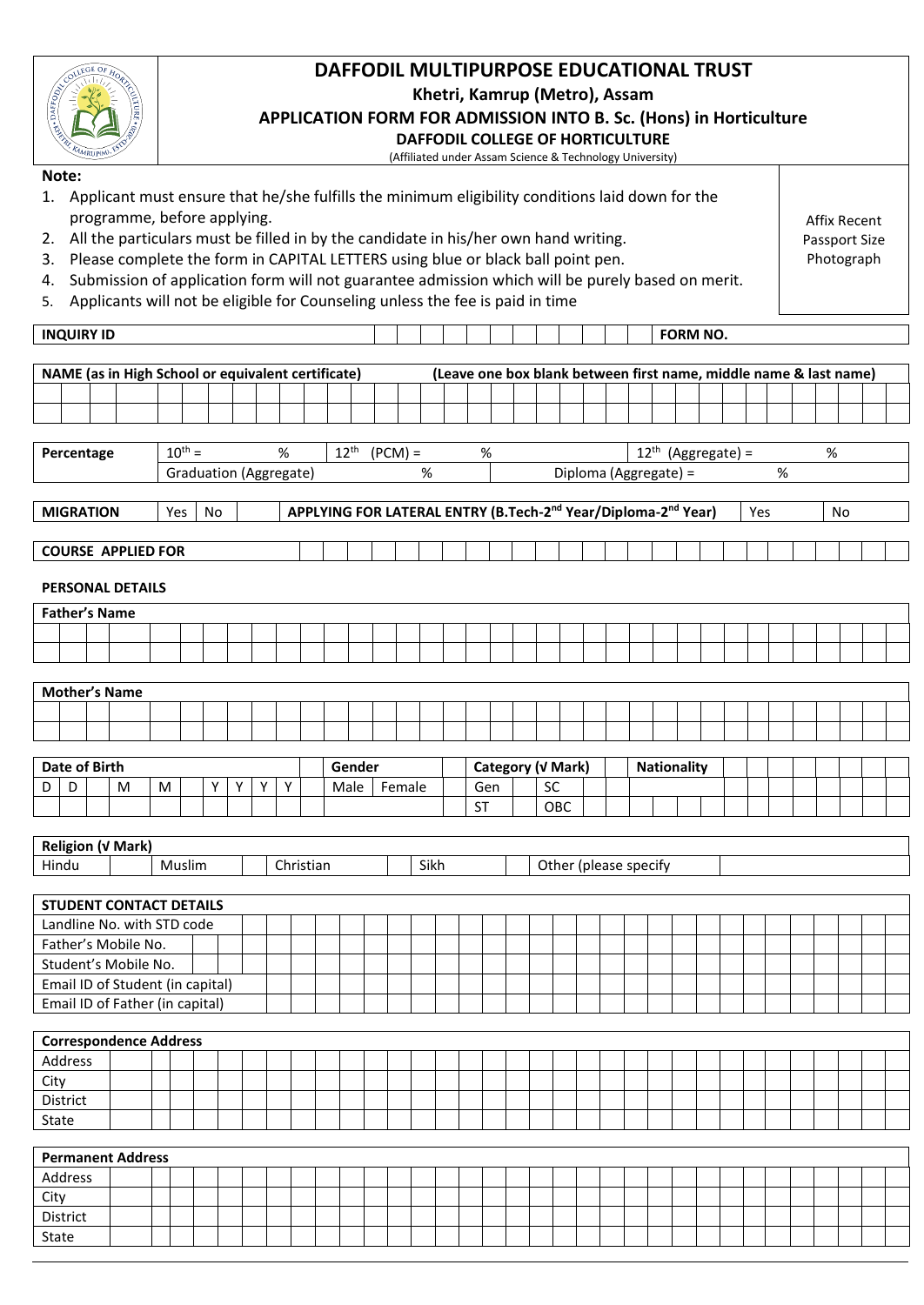| <b>Educational Qualifications</b>               |                            |              |      |                       |     |                       |  |                  |                        |  |  |
|-------------------------------------------------|----------------------------|--------------|------|-----------------------|-----|-----------------------|--|------------------|------------------------|--|--|
| <b>Class</b>                                    |                            | <b>Board</b> |      | <b>Board roll no</b>  |     | <b>Stream</b>         |  |                  | Percentage of<br>marks |  |  |
| X                                               |                            |              |      |                       |     |                       |  | passing          |                        |  |  |
| XII                                             |                            |              |      |                       |     |                       |  |                  |                        |  |  |
| <b>Class XII Subject / Marks Details</b>        |                            |              |      |                       |     |                       |  |                  |                        |  |  |
|                                                 | <b>Subject Name</b>        |              |      | <b>Marks Obtained</b> |     | <b>Max Marks</b>      |  | Grade/Percentage |                        |  |  |
|                                                 |                            |              |      |                       |     |                       |  |                  |                        |  |  |
|                                                 |                            |              |      |                       |     |                       |  |                  |                        |  |  |
|                                                 |                            |              |      |                       |     |                       |  |                  |                        |  |  |
|                                                 |                            |              |      |                       |     |                       |  |                  |                        |  |  |
| <b>Name of School</b>                           |                            |              |      |                       |     | <b>School Code</b>    |  |                  |                        |  |  |
| City                                            |                            |              |      |                       |     | <b>Board Roll No.</b> |  |                  |                        |  |  |
|                                                 |                            |              |      |                       |     |                       |  |                  |                        |  |  |
| Diploma Details (For Lateral Entry)             |                            |              |      |                       |     | Marks                 |  |                  |                        |  |  |
| Qualification                                   | Institute/<br><b>Board</b> | Duration     | From | Year Attended<br>To   |     | Obtained              |  | Max. Marks       | Grade /<br>Percentage  |  |  |
|                                                 |                            |              |      |                       |     |                       |  |                  |                        |  |  |
|                                                 |                            |              |      |                       |     |                       |  |                  |                        |  |  |
|                                                 |                            |              |      |                       |     |                       |  |                  |                        |  |  |
| Category                                        |                            |              |      |                       |     |                       |  |                  |                        |  |  |
| Gen                                             |                            | <b>NRI</b>   |      |                       |     | Foreign               |  |                  |                        |  |  |
|                                                 |                            |              |      |                       |     |                       |  |                  |                        |  |  |
| <b>Hostel Accommodation (appropriate)</b>       |                            |              |      |                       | Yes |                       |  |                  | No                     |  |  |
| Awards/Achievements (if any, latest with proof) |                            |              |      |                       |     |                       |  |                  |                        |  |  |
| Name of the Award                               |                            |              |      | Award Agency          |     |                       |  |                  |                        |  |  |
|                                                 |                            |              |      |                       |     |                       |  |                  |                        |  |  |

| Details of Payment of registration fee |                                            |        |                  |             |  |      |      |  |  |  |
|----------------------------------------|--------------------------------------------|--------|------------------|-------------|--|------|------|--|--|--|
| By Cash                                |                                            |        |                  |             |  |      |      |  |  |  |
| Amount                                 |                                            |        | Cash Receipt No. |             |  |      | Date |  |  |  |
| By DD                                  |                                            |        |                  |             |  |      |      |  |  |  |
| Amount                                 |                                            | DD No. |                  | Receipt No. |  |      | Date |  |  |  |
|                                        | Through online Payment (Credit/Debit Card) |        |                  |             |  |      |      |  |  |  |
| Amount                                 |                                            |        | Receipt No.      |             |  | Date |      |  |  |  |

### **Declaration by the Applicant**

I declare that the entries made by me in this application form are true in all respect and in case any entry or information is found to be false, it shall entail automatic cancellation of my admission, besides rendering me liable to such action as the University may consider suitable. I fulfill the eligibility conditions as laid down for the programs.

I note that my admission to the College and my continuance on its rolls are subject to the Statutes/Ordinances/ Regulations of the Daffodil and any other rules and instructions, which may be issued from time to time. I shall abide by the Regulations of discipline and proper conduct, framed in the regard. I have fully understood the regulations of the directions for banning/ragging and affirm that I shall not indulge and involve myself in any act of ragging. I SOLEMNLY AFFIRM that I have never been convicted by a court of law rusticated/expelled from any educational institution nor disqualified/debarred from any examination.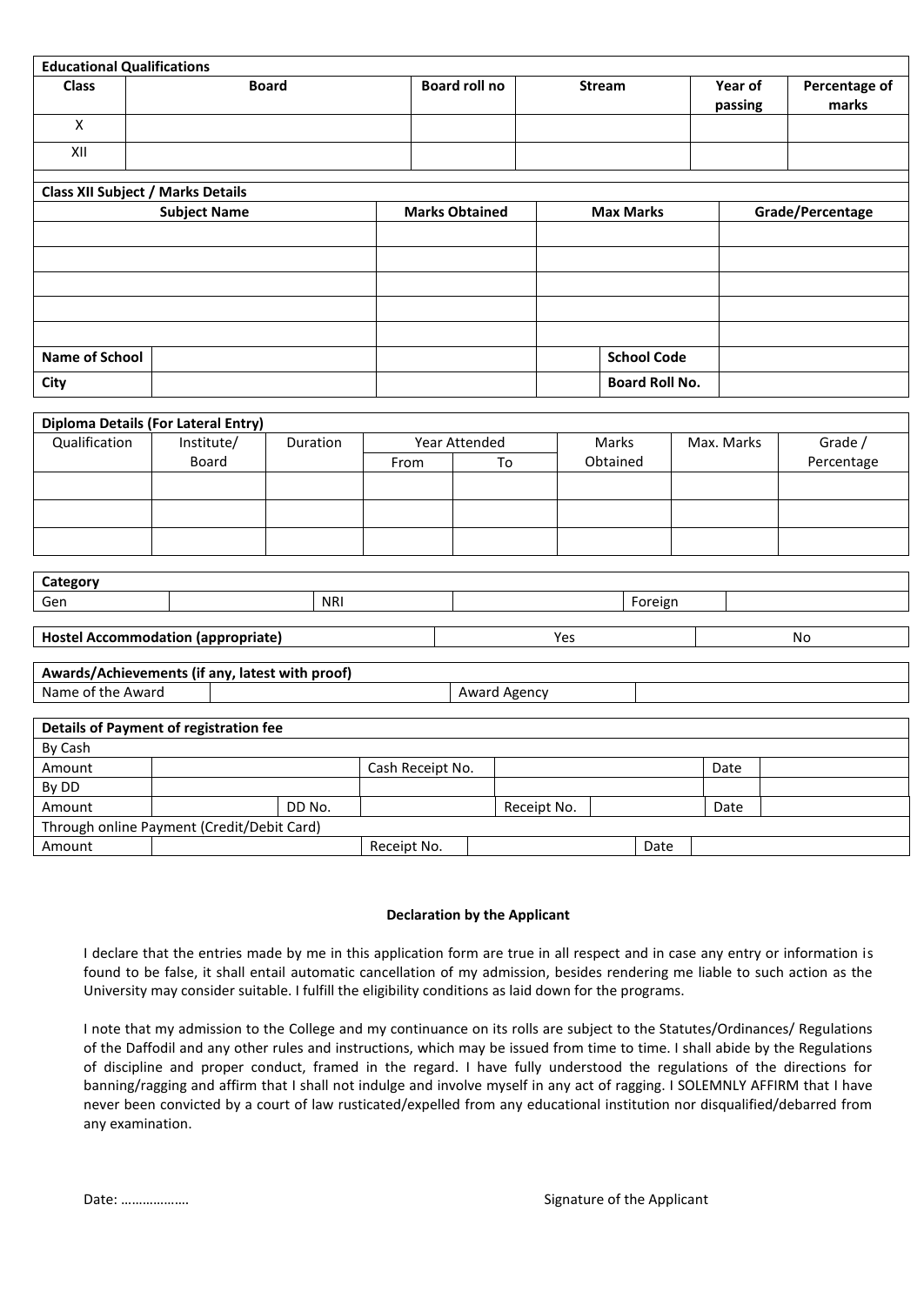### **Declaration by the Parent/Guardian**

I certify that the above particulars are correct and my son/daughter/ward ……………………………………………………………………………………………. fulfills the eligibility conditions as laid down for the program(s). in case my son/daughter/ward is admitted to the Daffodil Horticultural College, Daffodil Multipurpose Educational Trust, Khetri,I stand guarantee for good conduct of my ward during the course of his/her study in the College and stay in Hostel. I authorize the Daffodil /College to initiate disciplinary action against my ward for violation of any of the rules and regulations. I shall pay dues as per the instructions issued to me through notice and all personal expenses until the completion of his/her studies. I also undertake that he/she will not indulge in any act of ragging and if found guilty in this regard is liable for punishment as per law.

Date: ………………………….. Signature of the Father/Mother/Guardian

### **Documents to be submitted at the time of Admission**

- i. Copy of Admit Card for HSSLC (10+2), 201...., if appeared
- ii. Proof of Date of Birth
- iii. Certificate and Mark sheet of 10<sup>th</sup> & 12<sup>th</sup> Examination
- iv. Pass certificate for  $10^{th}$ ,  $12^{th}$  & Diploma if any
- v. Migration/Transfer Certificate
- vi. Conduct and character Certificate from head of the institute from where the qualifying exam passed.
- vii. Medical fitness certificate to be signed by a registered medical practitioner holding a degree not lower than MBBS or equivalent
- viii. Aadhar Card
- ix. Passport size photos student (10)
- x. Passport size photos parents (02)
- xi. Three sets of photo copies of all above documents
- xii.

# **Applicable for students who fail to submit the final mark-sheet/Certificates of having fulfilled the minimum eligibility conditions & are given Provisional Admission.**

#### **Undertaking**

| In the academic session 2019-20.                                                                                                                                                                 |  |
|--------------------------------------------------------------------------------------------------------------------------------------------------------------------------------------------------|--|
| I have understood that I have been given provisional admission, since I have failed to deposit the proof of having fulfilled the minimum<br>eligibility conditions prescribed for the programme. |  |
|                                                                                                                                                                                                  |  |
| I undertake to submit the proof of having fulfilled the minimum eligibility conditions and the required documents relating to my                                                                 |  |
|                                                                                                                                                                                                  |  |

| son/daughter and undertake that he/she will abide by the same. |  |
|----------------------------------------------------------------|--|

Date: ……………………….. Signed by Student

I fully understand that in case such cancellation of admission takes place, there will be no refund of fees.

Signature of Parent/Guardian